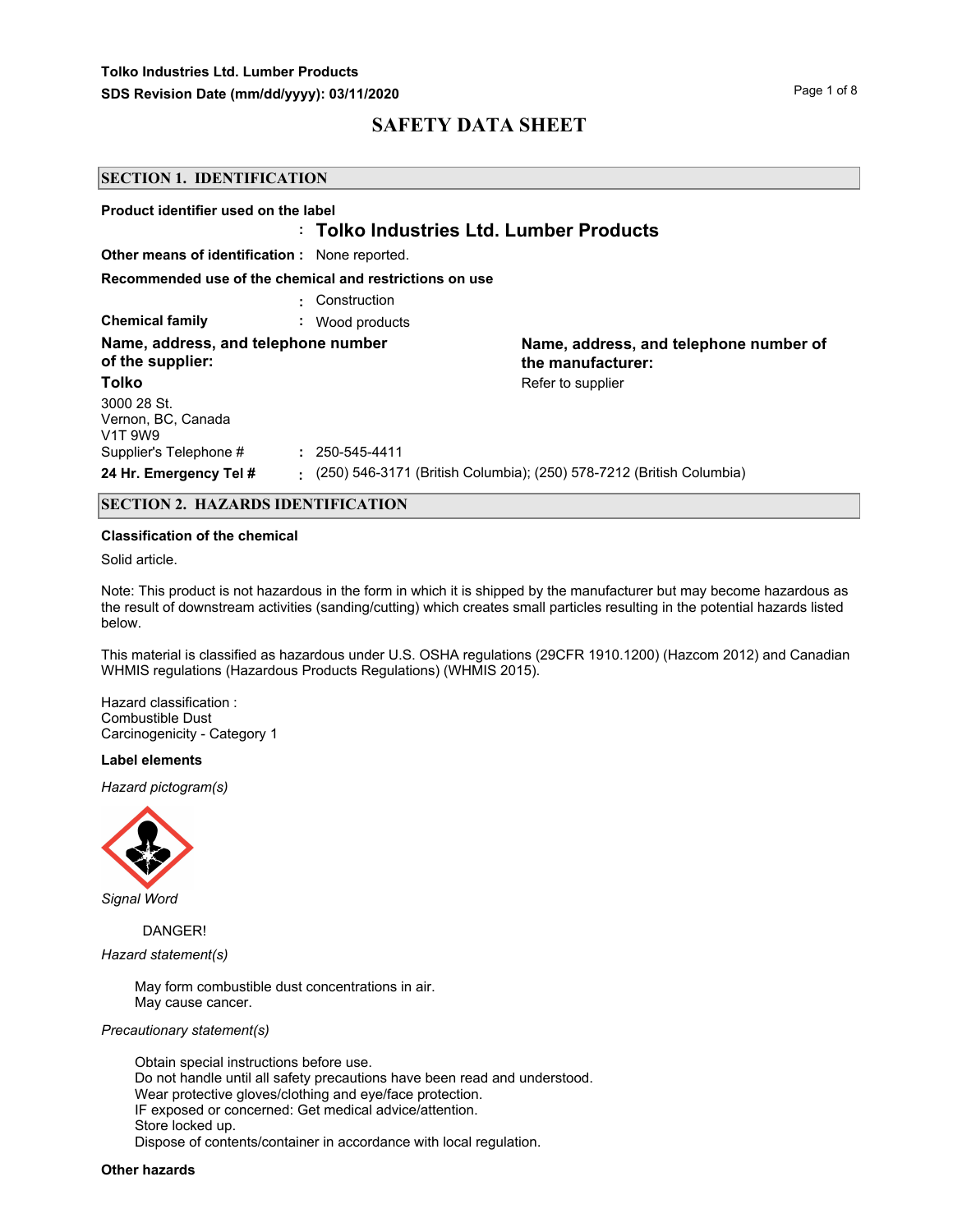Other hazards which do not result in classification Inhalation of dust may cause shortness of breath, tightness of the chest, a sore throat and cough.

### **SECTION 3. COMPOSITION/INFORMATION ON INGREDIENTS**

Solid article. This product is not hazardous in the form in which it is shipped by the manufacturer but may become hazardous as the result of downstream activities (sanding/cutting) which creates small particles resulting in the potential hazards listed below.

| Chemical name    | Common name and synonyms | CAS # | Concentration (% by weight) |
|------------------|--------------------------|-------|-----------------------------|
| Wood / Wood Dust | Not available.           | N/Ap  | 100.00                      |

The % concentrations for the above listed chemicals will vary from batch to batch. Concentrations listed represent the actual concentration range for each chemical.

### **SECTION 4. FIRST-AID MEASURES**

#### **Description of first aid measures**

| Ingestion    | : Do NOT induce vomiting. Never give anything by mouth if victim is unconscious. If<br>vomiting occurs spontaneously, keep head below hips to prevent aspiration of liquid<br>into lungs. Seek medical advice.                                                        |
|--------------|-----------------------------------------------------------------------------------------------------------------------------------------------------------------------------------------------------------------------------------------------------------------------|
| Inhalation   | : If breathed in, move person into fresh air. If breathing is irregular or stopped,<br>administer artificial respiration. If breathing is difficult, give oxygen by qualified medical<br>personnel only. Call a POISON CENTRE or doctor/physician if you feel unwell. |
| Skin contact | : Remove/Take off immediately all contaminated clothing. Wash off immediately with<br>soap and plenty of water. Wash contaminated clothing before reuse. If skin irritation<br>or rash occurs: Get medical advice/attention.                                          |
| Eye contact  | Flush eyes with running water for at least 5 to 10 minutes. Call a physician if<br>irritation persists.                                                                                                                                                               |
|              | Most important symptoms and effects, both acute and delayed                                                                                                                                                                                                           |
|              | : Inert particles may cause mechanical irritation of the eyes, including scratches. May                                                                                                                                                                               |
|              |                                                                                                                                                                                                                                                                       |

# cause cancer.

**Indication of any immediate medical attention and special treatment needed**

**:** Treat symptomatically.

#### **SECTION 5. FIRE-FIGHTING MEASURES**

#### **Extinguishing media**

**:** Carbon dioxide, dry chemical, and water or fog spray. *Suitable extinguishing media*

*Unsuitable extinguishing media*

**:** Do not use a solid water stream as it may scatter and spread the fire.

### **Special hazards arising from the substance or mixture / Conditions of flammability**

**:** Dust may form explosive mixture in air. Burning produces obnoxious and toxic fumes.

**Flammability classification (OSHA 29 CFR 1910.106)**

**:** Combustible Dust

## **Hazardous combustion products**

**:** Irritating or noxious fumes, acrid smoke, and carbon oxides.

## **Special protective equipment and precautions for firefighters**

*Protective equipment for fire-fighters*

**:** Firefighters must use standard protective equipment including flame retardant coat, helmet with face shield, gloves, rubber boots, and in enclosed spaces, SCBA.

*Special fire-fighting procedures*

**:** Move containers from fire area if safe to do so. Do not allow run-off from fire fighting to enter drains or water courses. Dike for water control.

## **SECTION 6. ACCIDENTAL RELEASE MEASURES**

### **Personal precautions, protective equipment and emergency procedures**

Restrict access to area until completion of clean-up. Ensure clean-up is conducted by **:** trained personnel only. All persons dealing with the clean-up should wear the appropriate chemically protective equipment. Refer to protective measures listed in sections 7 and 8.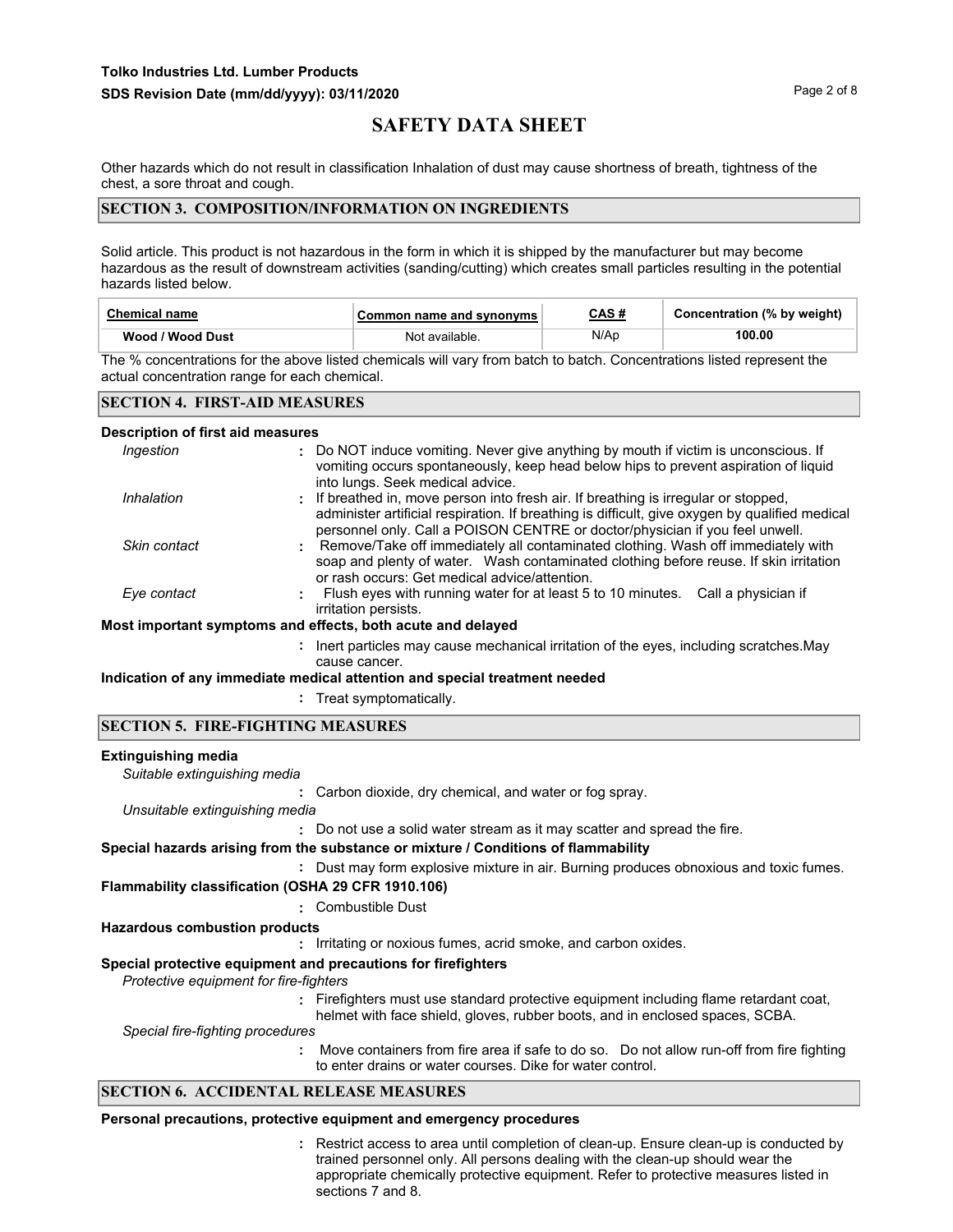# **Tolko Industries Ltd. Lumber Products**

# **SAFETY DATA SHEET**

|                                                      | <b>Environmental precautions</b> : Ensure spilled product does not enter drains, sewers, waterways, or confined spaces.                                                                                                                                                                                                                        |  |  |
|------------------------------------------------------|------------------------------------------------------------------------------------------------------------------------------------------------------------------------------------------------------------------------------------------------------------------------------------------------------------------------------------------------|--|--|
| Methods and material for containment and cleaning up |                                                                                                                                                                                                                                                                                                                                                |  |  |
|                                                      | : Extinguish all flames in the vicinity. Ventilate the area. Sweep up or vacuum up<br>spillage and collect in suitable container for disposal.                                                                                                                                                                                                 |  |  |
| Special spill response procedures                    |                                                                                                                                                                                                                                                                                                                                                |  |  |
|                                                      | : Dispose of in accordance with federal, provincial and local hazardous waste laws.<br>US CERCLA Reportable quantity (RQ): See section 15.                                                                                                                                                                                                     |  |  |
| <b>SECTION 7. HANDLING AND STORAGE</b>               |                                                                                                                                                                                                                                                                                                                                                |  |  |
|                                                      |                                                                                                                                                                                                                                                                                                                                                |  |  |
| <b>Precautions for safe handling</b>                 |                                                                                                                                                                                                                                                                                                                                                |  |  |
|                                                      | : Use only in well-ventilated areas. Wear protective gloves/clothing. Avoid breathing of<br>dust created by cutting, sanding, or grinding. Avoid contact with skin, eyes and<br>clothing. Keep away from heat and sources of ignition. Wash thoroughly after<br>handling. Contaminated work clothing must not be allowed out of the workplace. |  |  |
| <b>Conditions for safe storage</b>                   | Keep containers tightly closed in a cool, well-ventilated place. Keep away from heat.<br>÷.<br>Protect against physical damage. Routine housekeeping should be instituted to ensure<br>that dusts do not accumulate on surfaces.                                                                                                               |  |  |

### **SECTION 8. EXPOSURE CONTROLS / PERSONAL PROTECTION**

| <b>Exposure Limits:</b> |            |                  |            |                  |
|-------------------------|------------|------------------|------------|------------------|
| <b>Chemical Name</b>    |            | <b>ACGIH TLV</b> |            | <b>OSHA PEL</b>  |
|                         | <b>TWA</b> | <b>STEL</b>      | <b>PEL</b> | <b>STEL</b>      |
| Wood / Wood Dust        | N/Av       | N/A <sub>v</sub> | N/Av       | N/A <sub>v</sub> |

## **Exposure controls**

### **Ventilation and engineering measures**

|                                       | : Use only in well-ventilated areas. Apply technical measures to comply with the<br>occupational exposure limits. Where reasonably practicable this should be achieved<br>by the use of local exhaust ventilation and good general extraction. In case of<br>insufficient ventilation wear suitable respiratory equipment. Use explosion-proof<br>electrical and ventilating equipment. |
|---------------------------------------|-----------------------------------------------------------------------------------------------------------------------------------------------------------------------------------------------------------------------------------------------------------------------------------------------------------------------------------------------------------------------------------------|
| <b>Respiratory protection</b>         | : If airbourne concentrations are above the permissible exposure limit or are not known,<br>use NIOSH-approved respirators. Confirmation of which type of respirator is most<br>suitable for the intended application should be obtained from respiratory protection<br>suppliers.                                                                                                      |
| <b>Skin protection</b>                | : Wear protective gloves. Advice should be sought from glove suppliers.                                                                                                                                                                                                                                                                                                                 |
| Eye / face protection                 | : Chemical goggles must be worn to prevent dusts from entering the eyes.                                                                                                                                                                                                                                                                                                                |
| Other protective equipment            | Ensure that eyewash stations and safety showers are close to the workstation location.                                                                                                                                                                                                                                                                                                  |
| <b>General hygiene considerations</b> |                                                                                                                                                                                                                                                                                                                                                                                         |
|                                       | : Do not breathe dust. Avoid contact with skin, eyes and clothing. Do not eat, drink or<br>smoke when using this product. Wash thoroughly after handling. Contaminated work                                                                                                                                                                                                             |

## clothing must not be allowed out of the workplace. Routinely wash work clothing and protective equipment to remove contaminants.

# **SECTION 9. PHYSICAL AND CHEMICAL PROPERTIES**

| Appearance                                |    | : Light to dark colored granular solid. |
|-------------------------------------------|----|-----------------------------------------|
| Odour                                     | ÷. | woody                                   |
| Odour threshold                           |    | : N/Av                                  |
| рH                                        |    | : N/Av                                  |
| <b>Melting Point/Freezing point: N/Av</b> |    |                                         |
| Initial boiling point and boiling range   |    |                                         |
|                                           | х. | N/Av                                    |
| <b>Flash point</b>                        | ÷. | N/Av                                    |
|                                           |    |                                         |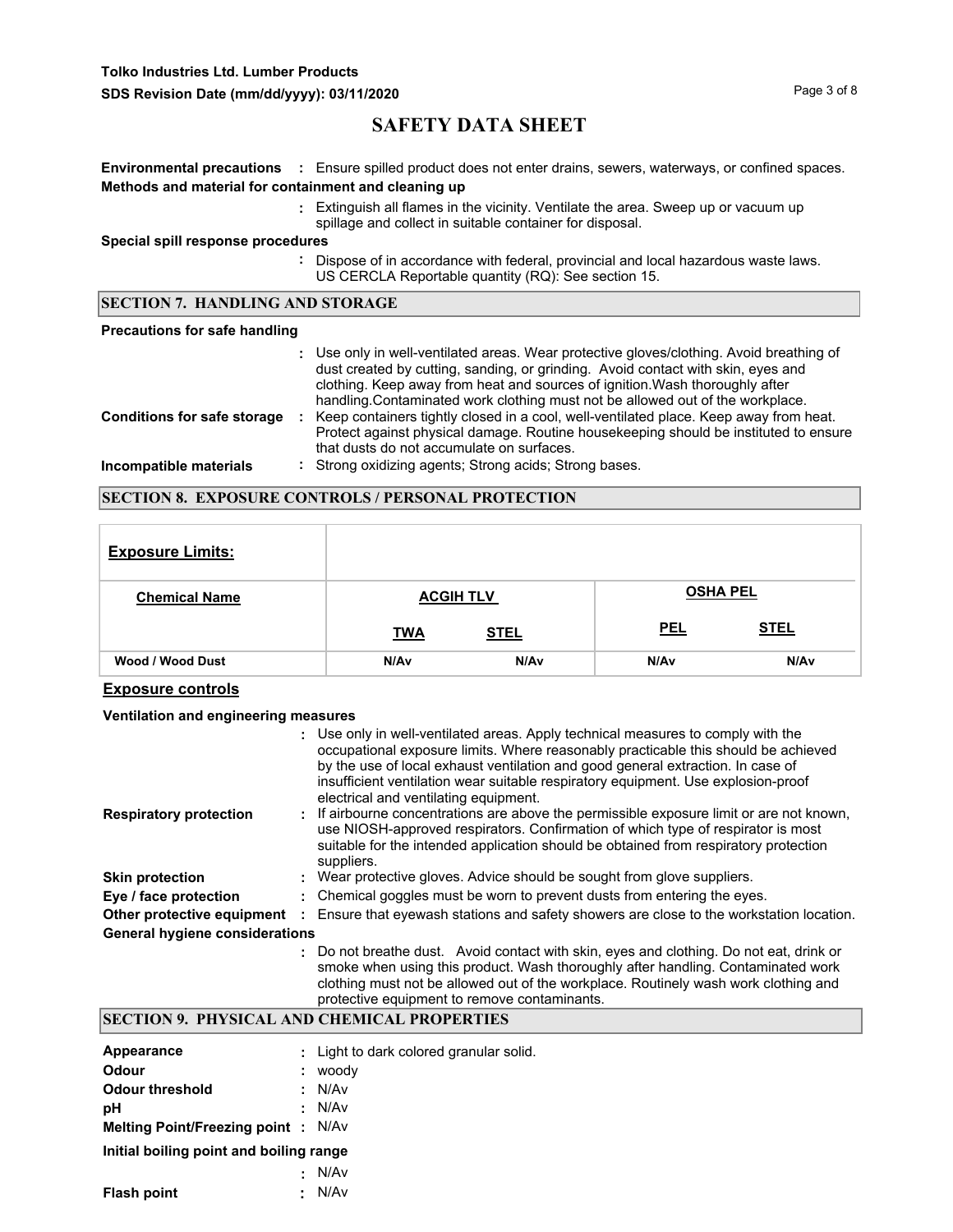| <b>Flashpoint (Method)</b>                  | : N/Av                                                                          |
|---------------------------------------------|---------------------------------------------------------------------------------|
| <b>Evaporation rate (BuAe = 1)</b> : $N/Av$ |                                                                                 |
| <b>Flammability (solid, gas)</b>            | : Not applicable.                                                               |
| Lower flammable limit (% by vol.)           |                                                                                 |
|                                             | N/Av                                                                            |
| Upper flammable limit (% by vol.)           |                                                                                 |
|                                             | N/Av                                                                            |
| <b>Oxidizing properties</b>                 | None known.                                                                     |
| <b>Explosive properties</b>                 | Dust can form an explosive mixture in air.                                      |
| Vapour pressure                             | N/Av                                                                            |
| <b>Vapour density</b>                       | N/Av                                                                            |
| Relative density / Specific gravity         |                                                                                 |
|                                             | N/Av                                                                            |
| Solubility in water                         | Insoluble.                                                                      |
| Other solubility(ies)                       | N/Av                                                                            |
|                                             | Partition coefficient: n-octanol/water or Coefficient of water/oil distribution |
|                                             | N/Av                                                                            |
| <b>Auto-ignition temperature</b>            | N/Av                                                                            |
| Decomposition temperature :                 | Not available.                                                                  |
| <b>Viscosity</b>                            | N/Av                                                                            |
| Volatiles (% by weight)                     | None.                                                                           |
| Volatile organic Compounds (VOC's)          |                                                                                 |
|                                             | N/Av                                                                            |
| Absolute pressure of container              |                                                                                 |
|                                             | N/Ap                                                                            |
| <b>Flame projection length</b>              | : N/Ap                                                                          |
| Other physical/chemical comments            |                                                                                 |
|                                             | : None known or reported by the manufacturer.                                   |
| <b>SECTION 10. STABILITY AND REACTIVITY</b> |                                                                                 |
| <b>Reactivity</b>                           | Not normally reactive.                                                          |
| <b>Chemical stability</b>                   | Stable under the recommended storage and handling conditions prescribed.        |
| Possibility of hazardous reactions          |                                                                                 |

| Possibility of hazardous reactions |    |                                                                                                                           |  |
|------------------------------------|----|---------------------------------------------------------------------------------------------------------------------------|--|
|                                    | ÷. | No dangerous reaction known under conditions of normal use.                                                               |  |
| <b>Conditions to avoid</b>         |    | : Keep away from excessive heat, open flames, sparks and other possible sources of<br>ignition. Avoid contact with water. |  |
| Incompatible materials             |    | : See Section 7 (Handling and Storage) for further details.                                                               |  |
| Hazardous decomposition products   |    |                                                                                                                           |  |
|                                    |    | : None known, refer to hazardous combustion products in Section 5.                                                        |  |

## **SECTION 11. TOXICOLOGICAL INFORMATION**

## **Information on likely routes of exposure:**

| Routes of entry inhalation |  | <b>YES</b> |
|----------------------------|--|------------|
|----------------------------|--|------------|

**Routes of entry skin & eye :** YES

**Routes of entry Ingestion :** NO

**Routes of exposure skin absorption**

**:** NO

# **Potential Health Effects:**

**Signs and symptoms of short-term (acute) exposure** 

*Sign and symptoms Inhalation*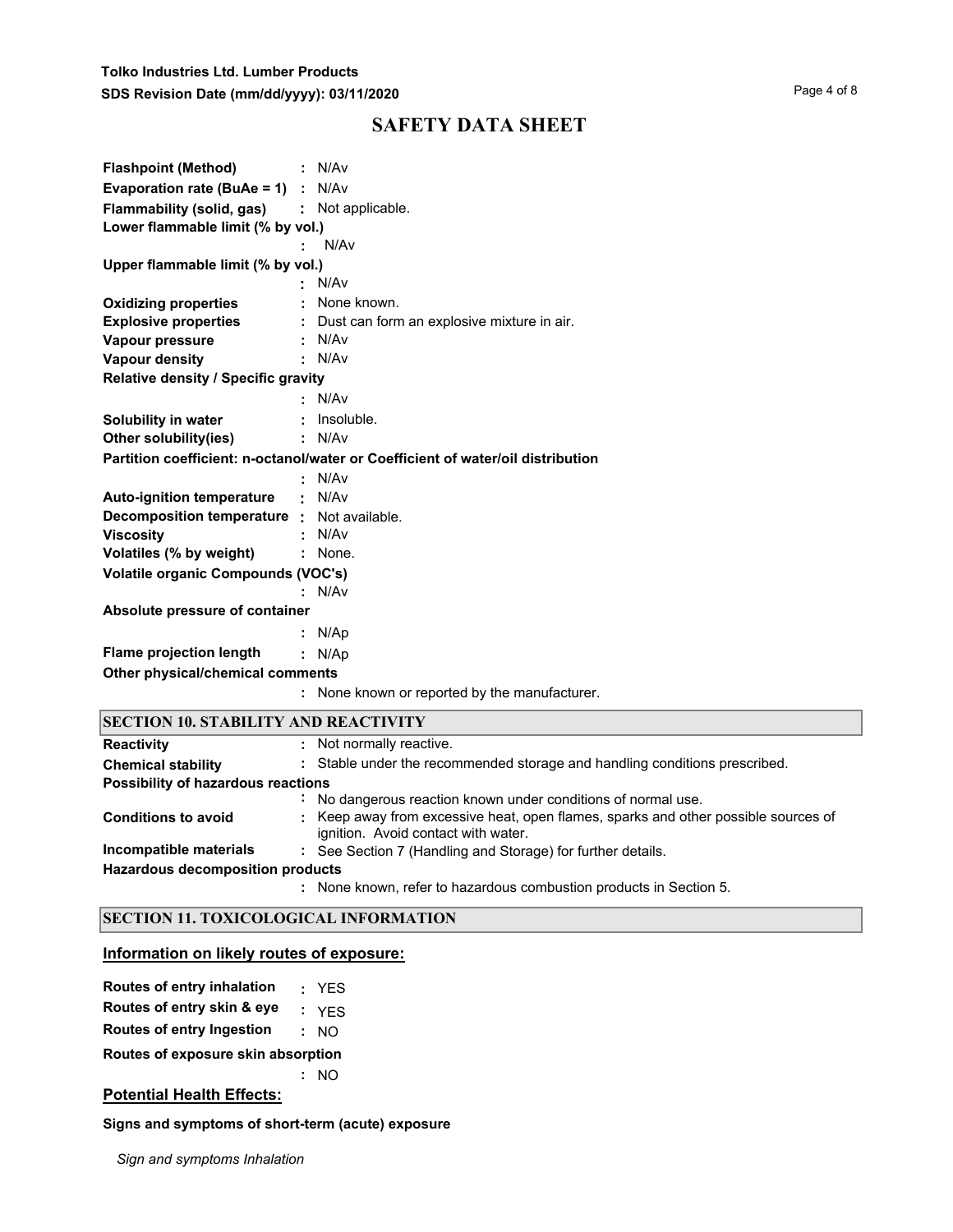|                                                  |    | Inhalation of dust may cause shortness of breath, tightness of the chest, a sore throat<br>and cough.                                                                                                                                                                                              |
|--------------------------------------------------|----|----------------------------------------------------------------------------------------------------------------------------------------------------------------------------------------------------------------------------------------------------------------------------------------------------|
| Sign and symptoms ingestion                      |    |                                                                                                                                                                                                                                                                                                    |
|                                                  |    | Ingestion may cause gastrointestinal irritation, nausea, vomiting and diarrhea.                                                                                                                                                                                                                    |
| Sign and symptoms skin                           |    | If the article is damaged or processed (e.g. cut), hazardous properties may include<br>the following: Splinters may produce septic wounds that may take an extremely long<br>time to heal.                                                                                                         |
| Sign and symptoms eyes                           |    | : Inert particles may cause mechanical irritation of the eyes, including scratches.                                                                                                                                                                                                                |
| <b>Potential Chronic Health Effects</b>          |    |                                                                                                                                                                                                                                                                                                    |
|                                                  |    | Prolonged skin contact may cause dermatitis (rash), characterized by red, dry, itching<br>skin.                                                                                                                                                                                                    |
| <b>Mutagenicity</b>                              |    | Not expected to be mutagenic in humans.                                                                                                                                                                                                                                                            |
| Carcinogenicity                                  |    | This material is classified as hazardous under U.S. OSHA regulations (29CFR<br>1910.1200) (Hazcom 2012) and Canadian WHMIS regulations (Hazardous Products<br>Regulations) (WHMIS 2015). Classification: Carcinogenicity - Category 1A Wood<br>dust is listed by IARC (Group 1). May cause cancer. |
| <b>Reproductive effects &amp; Teratogenicity</b> |    |                                                                                                                                                                                                                                                                                                    |
|                                                  |    | : Not expected to cause reproductive effects.                                                                                                                                                                                                                                                      |
| <b>Sensitization to material</b>                 | ÷. | Not expected to be a skin or respiratory sensitizer.                                                                                                                                                                                                                                               |
| Specific target organ effects :                  |    | This material is not classified as hazardous under U.S. OSHA regulations (29CFR)<br>1910.1200) (Hazcom 2012) and Canadian WHMIS regulations (Hazardous Products<br>Regulations) (WHMIS 2015).                                                                                                      |
| Medical conditions aggravated by overexposure    |    |                                                                                                                                                                                                                                                                                                    |
|                                                  |    | : Pre-existing skin, eye and respiratory disorders.                                                                                                                                                                                                                                                |
| <b>Synergistic materials</b>                     |    | Not available.                                                                                                                                                                                                                                                                                     |
| <b>Toxicological data</b>                        |    | There is no available data for the product itself, only for the ingredients. See below for<br>individual ingredient acute toxicity data.                                                                                                                                                           |

| <b>SAFETY DATA SHEET</b> |  |
|--------------------------|--|
|--------------------------|--|

|                      | $LC_{50}(4hr)$ | $LD_{50}$   |                  |  |
|----------------------|----------------|-------------|------------------|--|
| <b>Chemical name</b> | inh, rat       | (Oral, rat) | (Rabbit, dermal) |  |
| Wood / Wood Dust     | N/Av           | N/Av        | N/Av             |  |

### **Other important toxicologica**l **hazards**

**:** See Section 2 for additional information.

## **SECTION 12. ECOLOGICAL INFORMATION**

**Ecotoxicity Example 20 CON**: Not expected to be harmful to aquatic organisms. The product should not be allowed to enter drains or water courses, or be deposited where it can affect ground or surface waters.

#### *Ecotoxicity data:*

|                  |               | <b>Toxicity to Fish</b> |               |                 |  |  |  |
|------------------|---------------|-------------------------|---------------|-----------------|--|--|--|
| Ingredients      | <b>CAS No</b> | LC50 / 96h              | NOEC / 21 day | <b>M</b> Factor |  |  |  |
| Wood / Wood Dust | N/Ap          | N/A <sub>v</sub>        | N/Av          | N/Av            |  |  |  |

| Ingredients      | <b>CAS No</b> | <b>Toxicity to Daphnia</b> |               |                 |  |
|------------------|---------------|----------------------------|---------------|-----------------|--|
|                  |               | EC50 / 48h                 | NOEC / 21 day | <b>M</b> Factor |  |
| Wood / Wood Dust | N/Ap          | N/Av                       | N/Av          | N/Av            |  |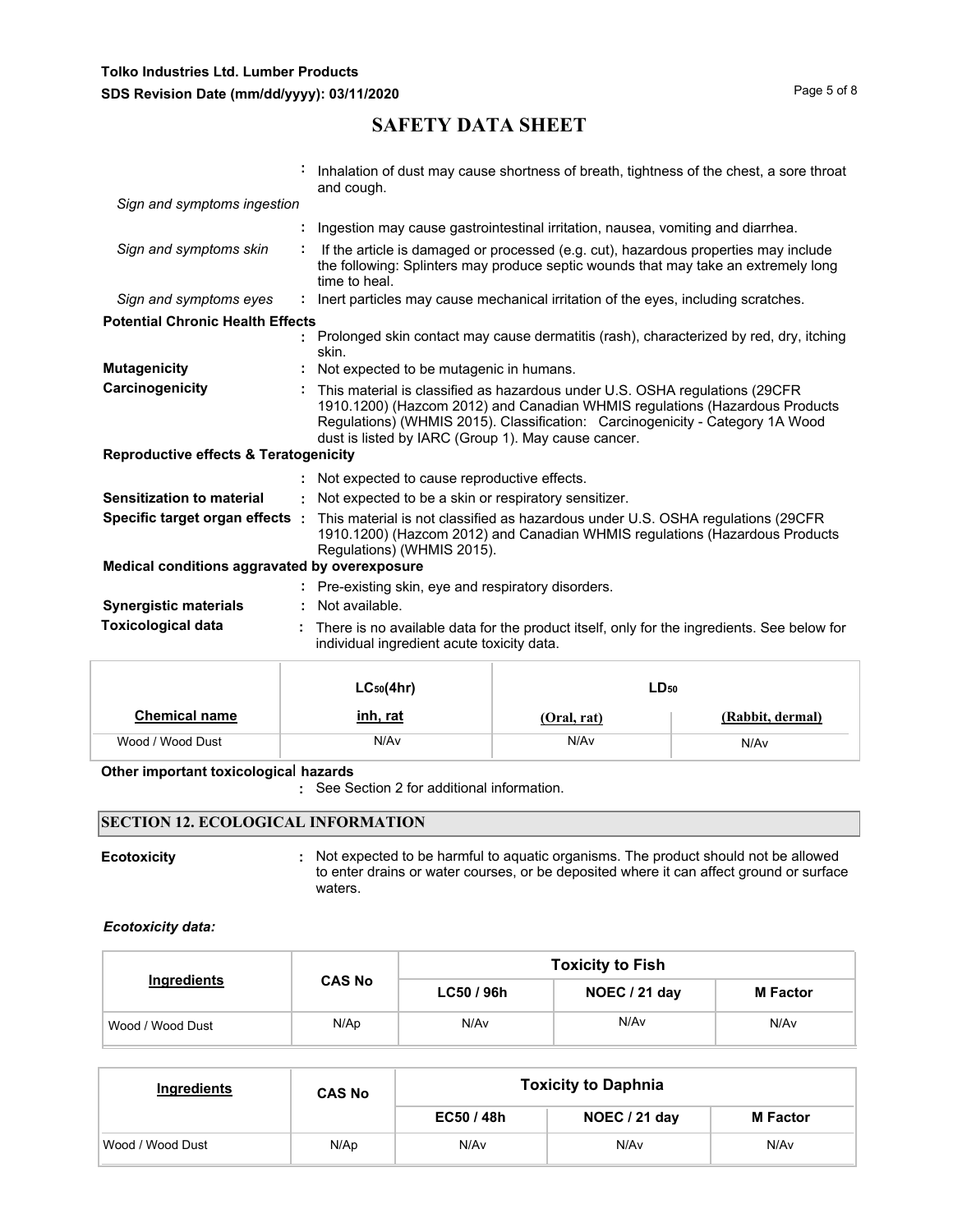# **Tolko Industries Ltd. Lumber Products** SDS Revision Date (mm/dd/yyyy): 03/11/2020

# **SAFETY DATA SHEET**

| <b>Ingredients</b>                         | <b>CAS No</b> |                                                                                                | <b>Toxicity to Algae</b>                                                                                                                                                                                                                                                                                                                                    |                                      |  |  |  |
|--------------------------------------------|---------------|------------------------------------------------------------------------------------------------|-------------------------------------------------------------------------------------------------------------------------------------------------------------------------------------------------------------------------------------------------------------------------------------------------------------------------------------------------------------|--------------------------------------|--|--|--|
|                                            |               | EC50 / 96h or 72h                                                                              | NOEC / 96h or 72h                                                                                                                                                                                                                                                                                                                                           | <b>M</b> Factor                      |  |  |  |
| Wood / Wood Dust                           | N/Ap          | N/Av                                                                                           | N/Av<br>N/Av                                                                                                                                                                                                                                                                                                                                                |                                      |  |  |  |
| <b>Persistence and degradability</b>       |               |                                                                                                |                                                                                                                                                                                                                                                                                                                                                             |                                      |  |  |  |
|                                            |               | The product itself has not been tested.                                                        |                                                                                                                                                                                                                                                                                                                                                             |                                      |  |  |  |
| <b>Bioaccumulation potential</b>           |               | : The product itself has not been tested.                                                      |                                                                                                                                                                                                                                                                                                                                                             |                                      |  |  |  |
| <b>Components</b>                          |               | Partition coefficient n-octanol/water (log Kow)                                                |                                                                                                                                                                                                                                                                                                                                                             | <b>Bioconcentration factor (BCF)</b> |  |  |  |
| Wood / Wood Dust (CAS N/Ap)                |               | N/A <sub>v</sub>                                                                               | N/A <sub>v</sub>                                                                                                                                                                                                                                                                                                                                            |                                      |  |  |  |
| <b>Mobility in soil</b>                    |               | : The product itself has not been tested.                                                      |                                                                                                                                                                                                                                                                                                                                                             |                                      |  |  |  |
| <b>Other Adverse Environmental effects</b> |               |                                                                                                |                                                                                                                                                                                                                                                                                                                                                             |                                      |  |  |  |
|                                            | : None known. |                                                                                                |                                                                                                                                                                                                                                                                                                                                                             |                                      |  |  |  |
| <b>SECTION 13. DISPOSAL CONSIDERATIONS</b> |               |                                                                                                |                                                                                                                                                                                                                                                                                                                                                             |                                      |  |  |  |
| <b>Handling for Disposal</b>               |               | Handle waste according to recommendations in Section 7.                                        |                                                                                                                                                                                                                                                                                                                                                             |                                      |  |  |  |
| <b>Methods of Disposal</b>                 |               | Dispose in accordance with all applicable federal, state, provincial and local<br>requlations. |                                                                                                                                                                                                                                                                                                                                                             |                                      |  |  |  |
| <b>RCRA</b>                                |               | federal environmental agencies.                                                                | If this product, as supplied, becomes a waste in the United States, it may meet the<br>criteria of a hazardous waste as defined under RCRA, Title 40 CFR 261. It is the<br>responsibility of the waste generator to determine the proper waste identification and<br>disposal method. For disposal of unused or waste material, check with local, state and |                                      |  |  |  |

### **SECTION 14. TRANSPORT INFORMATION**

| <b>Regulatory</b><br><b>Information</b>              | <b>UN Number</b> | UN proper shipping name | <b>Transport</b><br>hazard<br>class(es) | Packing<br>Group | Label |
|------------------------------------------------------|------------------|-------------------------|-----------------------------------------|------------------|-------|
| 49CFR/DOT                                            | None.            | Not regulated.          | Not<br>regulated                        | none             |       |
| 49CFR/DOT<br><b>Additional</b><br>information        | None.            |                         |                                         |                  |       |
| <b>TDG</b>                                           | None.            | Not regulated.          | Not<br>regulated                        | none             |       |
| <b>TDG</b><br><b>Additional</b><br>information       | None.            |                         |                                         |                  |       |
| <b>ICAO/IATA</b>                                     | None.            | Not regulated.          | Not<br>regulated                        | none             |       |
| <b>ICAO/IATA</b><br><b>Additional</b><br>information | None.            |                         |                                         |                  |       |

**Special precautions for user :** Keep away from heat, sparks and open flame - No smoking. **Environmental hazards :** This product does not meet the criteria for an environmentally hazardous mixture, according to the IMDG Code. See ECOLOGICAL INFORMATION, Section 12.

# **Transport in bulk according to Annex II of MARPOL 73/78 and the IBC Code**

**:** Not available.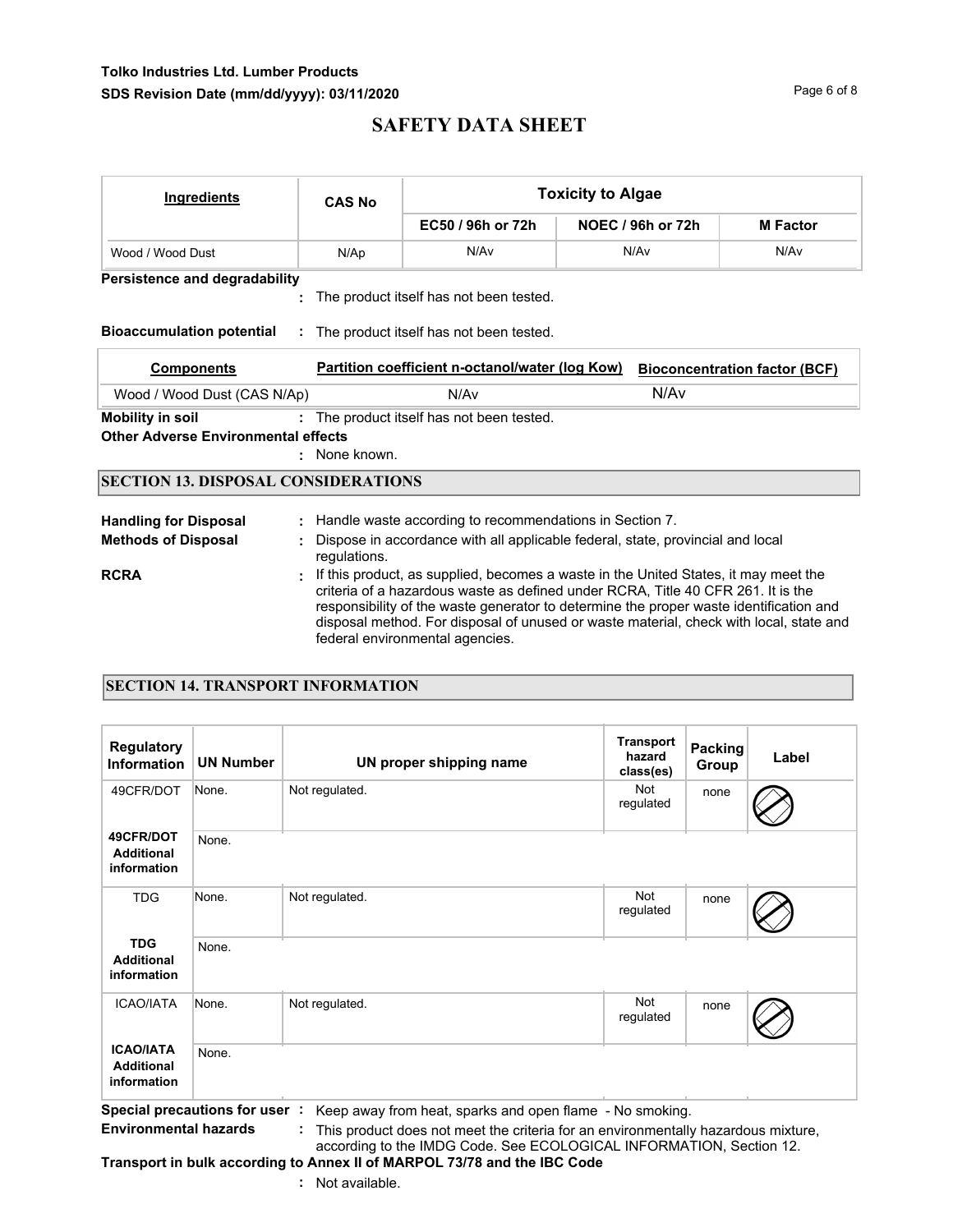## **SECTION 15 - REGULATORY INFORMATION**

#### **US Federal Information:**

Components listed below are present on the following U.S. Federal chemical lists:

|                  |                                                                       | <b>TSCA</b> | <b>CERCLA</b><br>Reportable                          | <b>SARA TITLE III:</b><br>Sec. 302,<br><b>Extremely</b> | SARA TITLE III: Sec. 313, 40 CFR<br>372, Specific Toxic Chemical |      |  |
|------------------|-----------------------------------------------------------------------|-------------|------------------------------------------------------|---------------------------------------------------------|------------------------------------------------------------------|------|--|
|                  | Ingredients<br>CAS#<br>Inventory<br>Quantity(RQ) (40<br>CFR 117.302): |             | <b>Hazardous</b><br>Substance, 40<br><b>CFR 355:</b> | <b>Toxic Chemical</b>                                   | de minimus<br>Concentration                                      |      |  |
| Wood / Wood Dust | N/Ap                                                                  | Yes         | None.                                                | None.                                                   | No                                                               | N/Ap |  |

SARA TITLE III: Sec. 311 and 312, SDS Requirements, 40 CFR 370 Hazard Classes: Health hazards ( Carcinogenicity). Under SARA Sections 311 and 312, the EPA has established threshold quantities for the reporting of hazardous chemicals. The current thresholds are 500 pounds or the threshold planning quantity (TPQ), whichever is lower, for extremely hazardous substances and 10,000 pounds for all other hazardous chemicals.

#### **US State Right to Know Laws:**

The following chemicals are specifically listed by individual States:

| Ingredients      | CAS# | <b>California Proposition 65</b> |                         | <b>State "Right to Know" Lists</b> |    |           |    |           |           |
|------------------|------|----------------------------------|-------------------------|------------------------------------|----|-----------|----|-----------|-----------|
|                  |      | Listed                           | <b>Type of Toxicity</b> | CA                                 | MА | <b>MN</b> | N. | <b>PA</b> | <b>RI</b> |
| Wood / Wood Dust | N/Ap | No                               | N/Ap                    | No                                 | No | No        | No | No        | No        |

## **Canadian Information:**

Canadian Environmental Protection Act (CEPA) information: All ingredients listed appear on the Domestic Substances List (DSL).

Refer to Section 2 for a WHMIS Classification for this product.

#### **International Information:**

Components listed below are present on the following International Inventory list:

| <b>Ingredients</b>  | CAS# | European<br><b>EINECs</b> | Australia<br><b>AICS</b> | <b>Philippines</b><br><b>PICCS</b> | <b>Japan ENCS</b> | Korea<br><b>KECI/KECL</b> | China<br><b>IECSC</b> | NewZealand<br><b>IOC</b> |
|---------------------|------|---------------------------|--------------------------|------------------------------------|-------------------|---------------------------|-----------------------|--------------------------|
| Wood /<br>Wood Dust | N/Ap | N/Av                      | N/Av                     | N/Av                               | N/Av              | N/Av                      | N/Av                  | N/Av                     |

### **SECTION 16. OTHER INFORMATION**

| Legend | : ACGIH: American Conference of Governmental Industrial Hygienists            |
|--------|-------------------------------------------------------------------------------|
|        | CA: California                                                                |
|        | <b>CAS: Chemical Abstract Services</b>                                        |
|        | CERCLA: Comprehensive Environmental Response, Compensation, and Liability Act |
|        | of 1980                                                                       |
|        | CFR: Code of Federal Regulations                                              |
|        | DOT: Department of Transportation                                             |
|        | EPA: Environmental Protection Agency                                          |
|        | HSDB: Hazardous Substances Data Bank                                          |
|        | IARC: International Agency for Research on Cancer                             |
|        | Inh: Inhalation                                                               |
|        | MA: Massachusetts                                                             |
|        | MN: Minnesota                                                                 |
|        | N/Ap: Not Applicable                                                          |
|        | N/Av: Not Available                                                           |
|        | NIOSH: National Institute of Occupational Safety and Health                   |